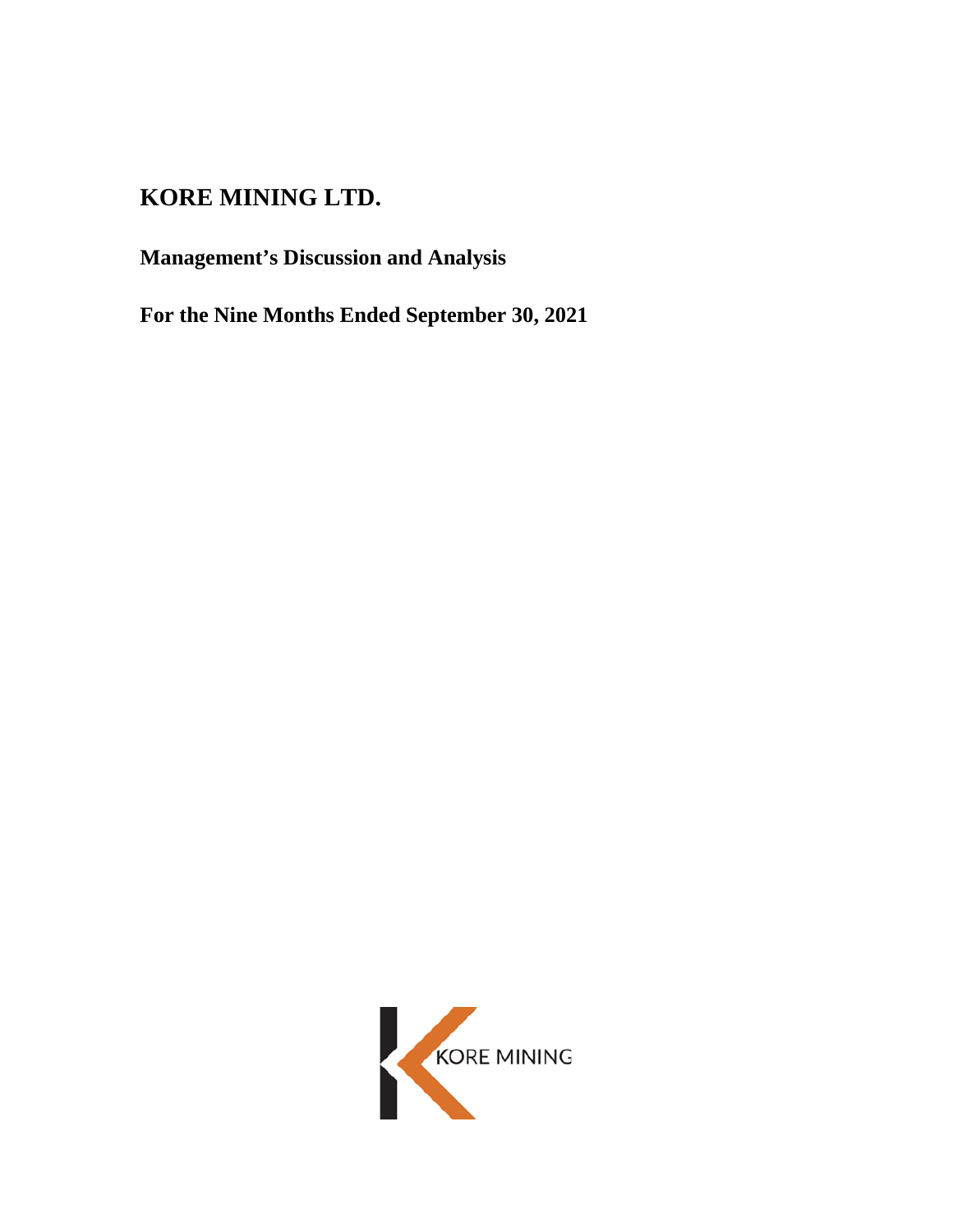*The following Management's Discussion and Analysis ("MD&A"), prepared as of November 17, 2021, should be read together*  with the unaudited consolidated interim financial statements of KORE Mining Ltd. ("KORE Mining" or the "Company") for the *nine month period ended September 30, 2021 which are prepared in accordance with International Financial Reporting Standards ("IFRS") applicable to the preparation of interim financial statements, including International Accounting Standard 34, Interim Financial Reporting. All amounts are stated in Canadian dollars unless otherwise indicated. The reader should be aware that historical results are not necessarily indicative of future performance.* 

*This MD&A contains "forward-looking statements" and "forward-looking information" within the meaning of applicable Canadian securities laws. See the section in this MD&A titled "Cautionary Language regarding Forward-Looking Information" for further details. In addition, this MD&A has been prepared in accordance with the requirements of Canadian securities laws, which differ in certain material respects from the disclosure requirements of United States securities laws, particularly with respect to the disclosure of mineral reserves and mineral resources. See the section of this MD&A titled "Cautionary Note to U.S. Investors Regarding Mineral Resource Estimates" for further details.* 

# **2021 Q3 Highlights**

During the three months ended September 30, 2021, and to the date of this MD&A, the Company accomplished the following:

- Formed a new Board committee, an Environmental, Health, Safety and Sustainability committee to oversee KORE's environmental, social and governance practices, consisting of CEO Scott Trebilcock (Chair), Brendan Cahill and Don MacDonald. The formation of this committee will ensure these topics are added to the regular Board agenda and focus attention on enhancing programs and transparency.
- Provided an update for the Imperial project where Mesquite-Imperial-Picacho District exploration drilling will move to a separate, parallel permitting process to the Imperial resource zone drilling. The Company was also advised by the U.S. Bureau of Land Management ("BLM") that its view of Imperial mill site claim validity had changed from its positive 2002 view. The Company is weighing the options to challenge the view and is considering alternate locations for mill sites nearby the Imperial resource zone. (See "*Risk Factors*")
- Announced positive results from on-going exploration of Mesquite-Imperial-Picacho District which includes new drill targets with multiple occurrences of visible gold as part of the Company's regional exploration work at the Imperial project.
- At September 30, 2021 the Company had working capital of \$4.2 million (Dec 31, 2020 \$3.8 million) and cash and cash equivalents of \$4.9 million (Dec 31, 2020 - \$4.9 million)
- Subsequent to September 30, 2021 the Company:
	- o Received approval of the Long Valley drill program from the United States Forest Service ("USFS") for up to 3,000 metre phase 1 drill program planned to test highest priority expansion targets at the Company's Long Valley Gold Project.
	- o Completed Imperial Gold Project milestone fulfilling the requirement to spend US\$5 million on the Imperial project pursuant to the purchase agreement with Goldcorp USA Inc, a wholly owned subsidiary of Newmont Corporation.
	- o Launched Project ACES (A Clean Environment for the Salton Sea) whereby the Imperial Project would supply materials to remediate the air pollution problem caused by the ongoing evaporation of the Salton Sea. This would bring a significant positive impact to the community and stakeholders, and overall result in a net positive environmental legacy for the Imperial Gold Project.

# **Corporate Summary - Nature of Operations**

The Company's business is the acquisition, exploration and development of North American gold projects. The Company's primary focus is its two 100% owned gold projects in California. Both gold projects have completed positive, high return on capital, preliminary economic assessments (See "*Project Summaries"* for more information). KORE is investing in both exploration and development activities to unlock value for shareholders. KORE is supported by strategic investor Eric Sprott, who owns 26% of the basic shares outstanding. Management and the Board are aligned with shareholders owning a further 35%.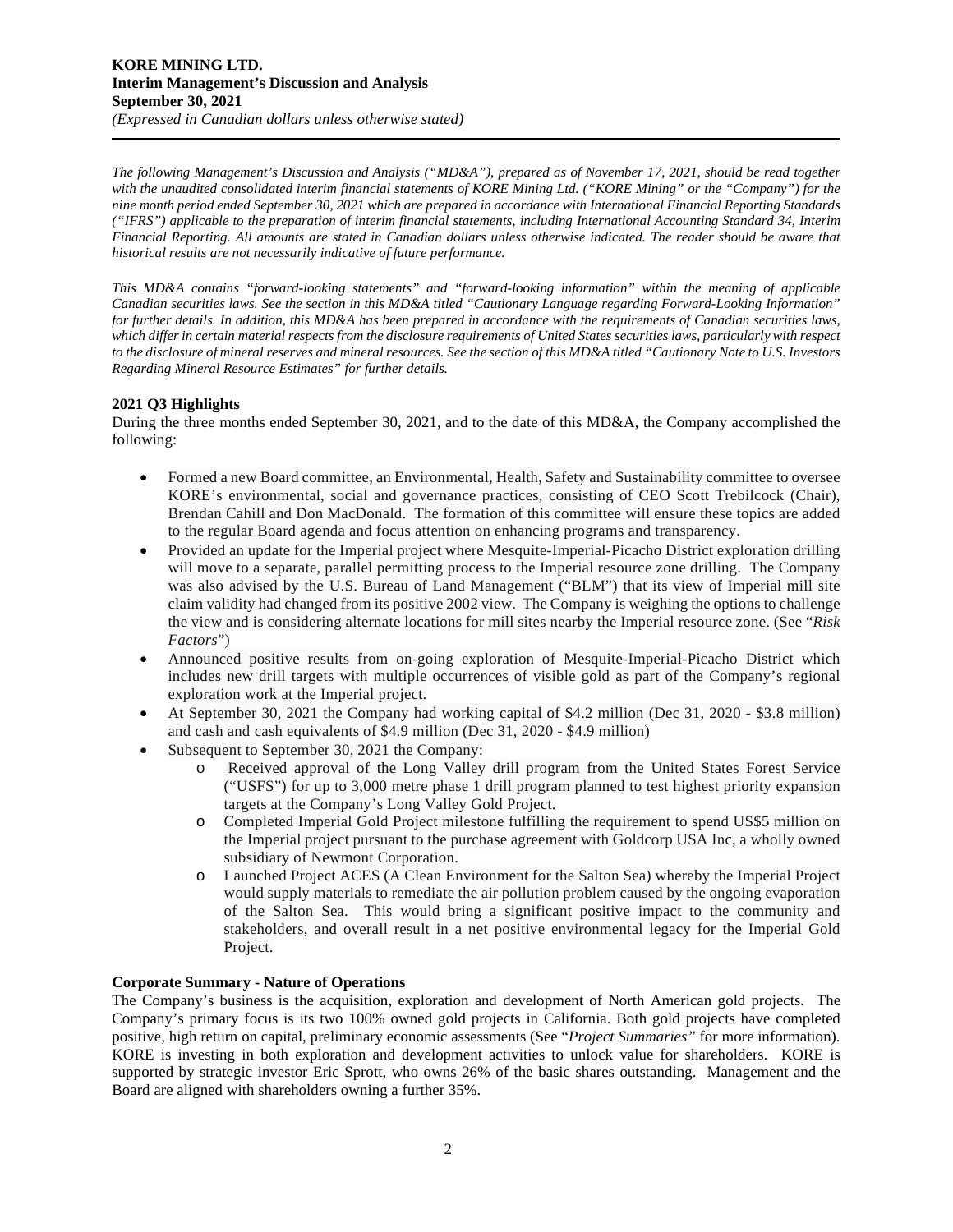The Company's most advanced gold project, the Imperial project in Imperial County California ("Imperial" or "Imperial Project"), is being prepared for mine development permitting and the surrounding Mesquite-Picacho District claim block is being permitted to explore for new discoveries. Imperial is ideally located in Imperial County California, with access to labour and infrastructure associated with the operating Mesquite gold mine, located ten miles away. KORE delivered a positive preliminary economic assessment for a simple, open pit heap leach mine at Imperial ("Imperial PEA") published in May 2020 with a net present value ("NPV") at 5% of US\$343 million and internal rate of return ("IRR") of 44% at US\$1,450 per ounce gold (see "*Imperial PEA Summary*" for further details). KORE is actively exploring the Mesquite-Picacho District and continues to advance Imperial permitting.

KORE also owns the Long Valley project located in Mono County, California, which is a shallow oxide gold resource open for expansion at surface in oxides and at depth in sulphides. KORE is using geophysics and other modern exploration techniques to target drilling. KORE received a permit to drill the project from the U.S. Forest Service ("USFS") in October 2021 and is currently planning a Phase 1 drill program. Timing of drilling is subject to availability of equipment contractors and timing of winter weather conditions. In September 2020, KORE delivered a positive preliminary economic assessment for a simple, open pit heap leach mine at Long Valley ("Long Valley PEA") that showed a net present value ("NPV") at 5% of US\$273 million and internal rate of return ("IRR") of 48% at US\$1,600 per ounce gold (see "*Long Valley PEA Summary*" for further details).

# *Karus Gold Spinout*

In January 2021, KORE executed a spinout of its BC gold assets, into Karus Gold Corp. ("Karus"), where 100% of Karus was distributed to the shareholders of KORE. The BC gold assets included:

- 1) South Cariboo Gold Project (Cariboo Region, British Columbia) KORE, through land acquisition and staking in July 2020, held 1,000 km<sup>2</sup> of claims, making it the dominant land holder in the southern half of the Cariboo Gold District with Osisko Gold Royalties controlling the north. Within the South Cariboo Gold Project is FG Gold (see following) and Gold Creek. Gold Creek is an orogenic gold discovery near the Spanish Mountain gold project and the Mount Polley copper-gold mine.
- 2) FG Gold (Cariboo Region, British Columbia) FG Gold is the most advanced project in the South Cariboo Gold District hosting a shallow orogenic gold deposit that is open at depth and on-strike for growth. KORE completed a 5,700 metre drill program in October 2020 to upgrade the deposit through defining the structural controls of high grade mineralization and to expand known mineralization with new discoveries downdip. Karus has subsequently completed a 2021 drill program building on KORE's 2020 program.

The Company's head office is located at 960 – 1055 West Hastings Street, Vancouver, BC V6E 2E9.

The Company's common shares are listed for trading on the TSX Venture Exchange ("TSX-V") as a Tier 2 issuer under the symbol "KORE" in Canada and also trades in the United States on the OTCQX under the stock symbol "KOREF" and on the Frankfurt Stock Exchange under the symbol "EUSA".

# **Outlook**

At Imperial, the Company's focus remains permitting the highest priority exploration drill targets at the Mesquite-Imperial-Picacho District in parallel with building the social license to start mine permitting for the Imperial deposit. Drilling at the Mesquite East and Ogilvy exploration targets is now expected in H2 2022 and the Company is working with the BLM to determine the best path forward for Imperial resource zone drilling and to start mine permitting. The Company also plans to drill test resource growth and new discovery targets at the Long Valley project where permits were received in October 2021. Drilling at Long Valley is subject to availability of drilling equipment contractors and timing of winter weather conditions. The Company continues target generation work at Imperial with additional sampling and mapping ongoing. Drilling at both projects is subject to permitting (See "*Risk Factors*").

*Marc Leduc, P.Eng, is the Company's designated Qualified Person for this MD&A within the meaning of National Instrument 43-101 and has reviewed and approved the technical information described herein.*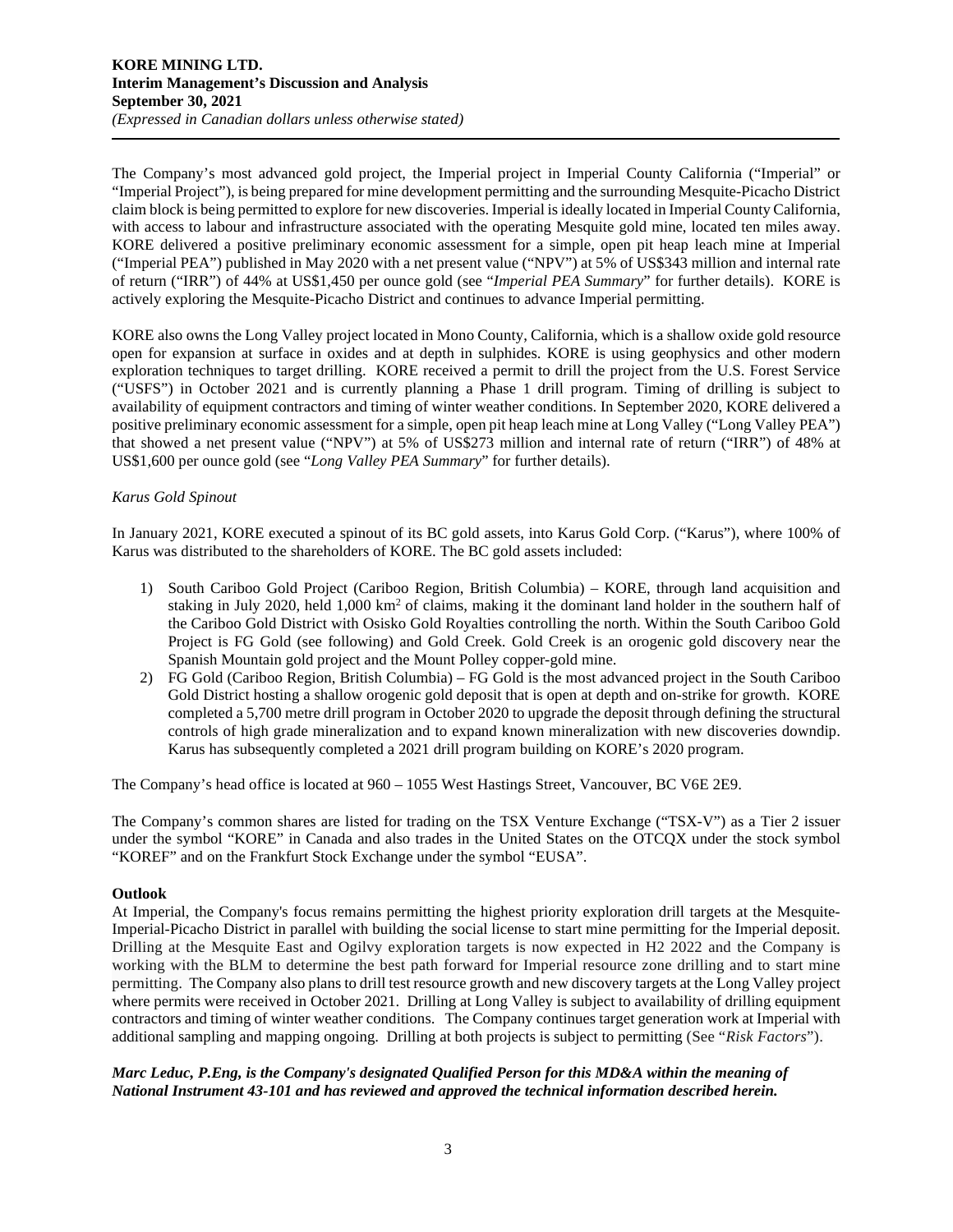# *Imperial, California, USA*

The Company has been actively expanding its footprint in Imperial County, and added a second geologist to the local staff, which includes a Manager of Communications, a Manager of Environmental and Regulatory Affairs, a Human Resources/Administrative Manager, and a Senior Project Geologist. The staff are based in a local office and warehouse space in the city of Imperial, California.

The Company continues to explore the Mesquite-Imperial-Picacho district ("District") to discover new oxide gold deposits. Programs are ongoing to generate drill targets and complete mapping across the 28-kilometre District trend. 2020 and Q1 2021 geophysical and geochemistry work successfully proved the "fingerprinting" target strategy for making new discoveries in the District and generated multiple high priority drill targets. Work continued in Q2 and Q3 with additional mapping, sampling and field programs including a satellite alteration survey. Several new drill targets were defined with additional results pending. Work is ongoing and includes: person-portable drilling, additional hand sampling and field mapping to further define existing targets in anticipation of submitting additional drill permit applications in 2022.

The Company is engaging with the BLM to permit drilling to make new discoveries at the Mesquite-Imperial-Picacho district ("Regional Exploration Drilling") and to advance the existing Imperial gold deposit ("Imperial Zone") toward feasibility and mine permitting ("Imperial Zone Drilling").

The current Regional Exploration Drilling permit application includes exploration targets immediately east of the Mesquite Gold Mine (owned by Equinox Gold) - Mesquite East - and targets immediately west of the Imperial Project – Ogilvy - at minimum. Permitting the Regional Exploration Drilling locations will likely be able to leverage the already completed biological resource assessment and other work completed at Mesquite East and Ogilvy target areas. The Environmental Assessment report submission for this plan of operations is expected to be submitted by KORE's management in Q4 2021 with permitting completion currently anticipated to be obtained in H2 2022.

The Company continues to work with the BLM to determine the path forward for Imperial Zone Drilling is intended to grow the current resource, develop a geology model and deliver samples for metallurgical and geotechnical testing. KORE has separated Imperial Zone Drilling and Regional Exploration Drilling. The objective of this shift in strategy is to streamline permitting of Regional Exploration Drilling, while continuing on a separate, parallel path for permitting the Imperial Zone Drilling, which is independent from, and subject to different regulatory and technical requirements from Regional Exploration Drilling.

KORE is continuing to work closely with BLM to determine the appropriate path forward for progressing Imperial Zone Drilling permitting. (See "*Risk Factors*").

# *Long Valley, California, USA*

KORE plans to drill the highest priority oxide and sulphide targets at the Long Valley project. Oxide targets are well defined by 2019 and 2020 field mapping, sampling and geophysics programs. Oxide targets are designed as step-outs to grow the current project mineral resources. In addition, several drill pads will support deeper drill holes to test sulphide targets in the potential "boiling zone" of the deposit which could yield higher grades and open up the potential for underground mining at the project.

KORE also plans additional field mapping and sampling to identify new drill targets on the 14,000 acres of exploration claims acquired by the Company in December 2020. The new claims have the potential to host new oxide gold discoveries.

KORE received a permit to drill the project in October 2021 from the USFS and is planning a Phase 1 drill program. Timing of drilling is subject to availability of drilling equipment contractors and timing of winter weather conditions. (See "*Risk Factors*").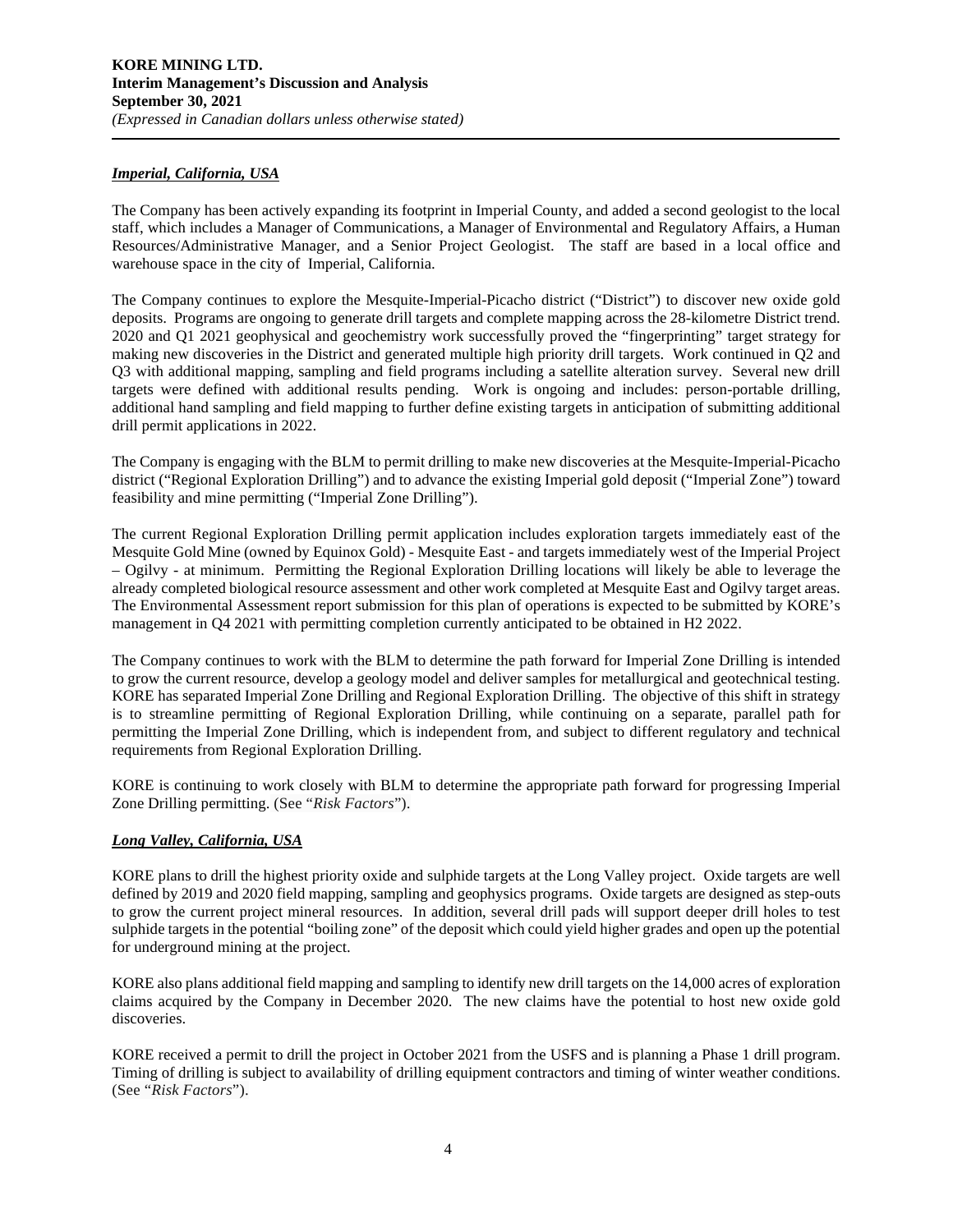## **Managing COVID-19**

In March 2020 the World Health Organization declared coronavirus COVID-19 a global pandemic. This contagious disease outbreak, which has continued to spread, and any related adverse public health developments, has adversely affected workforces, economies, and financial markets globally.

The Company continues to operate as effectively as possible while mitigating the risk of exposure to employees, suppliers and local communities. The Company is respecting the guidelines of local, state and federal governments at each project.

All of our projects have experienced some impact from COVID-19. Imperial and Long Valley rely on service providers and government agencies, many of which have been impacted by COVID-19. The Company has seen delays in drill permit processing for both Long Valley and Imperial, in part due to COVID-19. COVID-19 has also slowed down efforts to engage and build stakeholder relationships at our Imperial project. It is not possible for the Company to predict the duration or magnitude of the adverse results of the outbreak and its effects on the Company's business or ability to raise funds.

## **Project Summaries**

## *Imperial Gold Project, California, USA*

Imperial is located in Imperial County, southeastern California 26 miles northwest of the city of Yuma, Arizona, and 45 miles east-northeast of El Centro, California.

Imperial consisted of 654 claims covering a total area of approximately 5,721 acres. In September 2019, the Company staked the Mesquite-Picacho District consisting of 1,005 new claims covering approximately 20,411 acres and a further 4,600 acres in 2021 bringing the Company's total in the region to approximately 31,000 acres. The claims were staked to capture the entire gold trend that connects Equinox's operating Mesquite mine to Imperial and then continuing onto the now closed Picacho mine. The trend is underexplored and has the potential to host additional gold deposits.

The claims are administered by the BLM on federally owned lands. The unpatented mining claims (new and historic) are all in good standing with all holding fees paid for the current year. The claims must also be maintained by ensuring that the claim posts and location notices are properly upright and visible.

#### *Imperial PEA Summary*

In April 2020, the Company announced the results of its Imperial PEA on the Imperial project – see the April 6, 2020 news release; and published the full technical report in May 2020 and amended June 10, 2021 – see the Company's website for full information and disclaimers. The Imperial PEA, with an effective date of April 6, 2020 and amended report filed on June 10, 2021, was prepared in accordance with National Instrument 43-101 ("**NI 43-101**") by Global Resource Engineering (Denver) ("GRE") - Terre Lane, RMSME MMSAQP, Todd Harvey, PhD, RMSME and Glen Cole, P.Geo of SRK with support of Geo-Logic Associates - Monte Christie, GE PE. The team was led by Marc Leduc, P.Eng. the COO of KORE Mining.

The Imperial PEA scopes an open pit mine with run-of-mine heap leach processing of the 100% oxide mineralization. The Project benefits from nearby skilled labour, major highways and power infrastructure in place for the Mesquite Mine (Equinox – TSX:EQX) which is a similar scale open pit-heap leach gold mine ten miles to the east. The mine plan is sequenced in the Imperial PEA to be in full compliance with California's stringent reclamation requirements including backfilling of the open pits at closure.

KORE does not consider the historic production or economic realization of Mesquite as indicative of mineralization or the economics of any such mineralization at Imperial.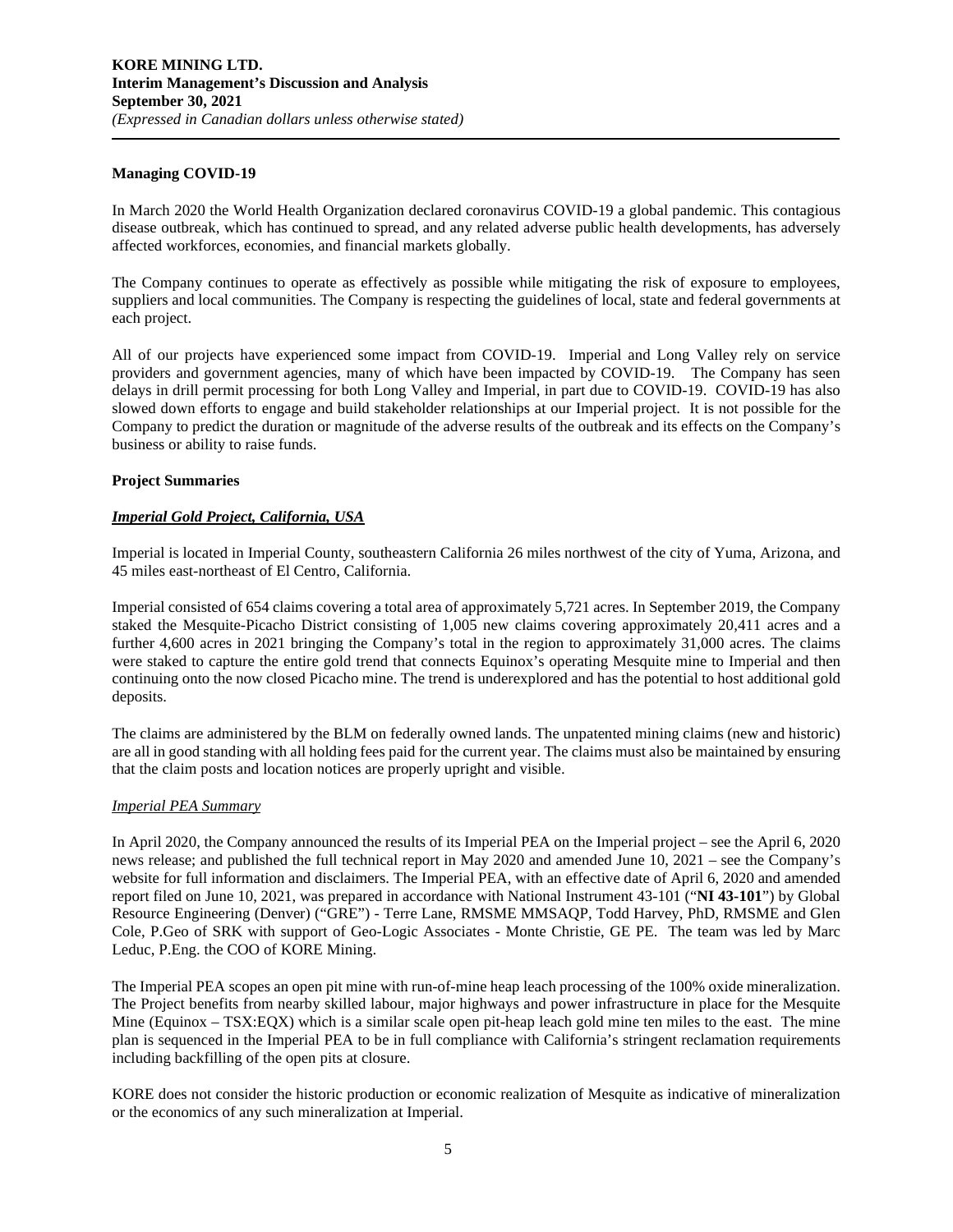Note that a PEA is preliminary in nature, includes inferred mineral resources that are considered too speculative geologically to have the economic considerations applied to them that would enable them to be categorized as mineral reserves, and there is no certainty that the Imperial PEA will be realized. Mineral resources that are not mineral reserves do not have demonstrated economic viability. This Imperial PEA is a conceptual study, and the disclosure in this MD&A contains forward-looking information about potential future results and events. Please refer to the cautionary statements in the footnotes below and the Cautionary Statements located at the end of this news release, which include associated assumptions, risks, uncertainties and other factors.

Unless otherwise stated, all masses are in short tons, which is the equivalent to 2,000 pounds or 907.2 kilograms.

| <b>Economics</b>                                       |                    | <b>Pre-Tax</b> | <b>Post-Tax</b> |  |
|--------------------------------------------------------|--------------------|----------------|-----------------|--|
| Net present value (NPV <sub>5%</sub> ) at 0.75C\$/US\$ | $C\$ s millions    | \$584          | \$458           |  |
| Net present value $(NPV_{5\%})$                        | US\$ millions      | \$438          | \$343           |  |
| Internal rate of return (IRR)                          | $\%$               | 52%            | 44%             |  |
| Payback (undiscounted)                                 | years              | 2.3            | 2.7             |  |
| LOM avg. annual cash flow after tax $\&$ capital       | US\$ millions      | \$105          | \$90            |  |
| LOM cumulative cash flow (undiscounted)                | US\$ millions      | \$697          | \$580           |  |
| Gold price assumption                                  | US\$ per ounce     | \$1,450        |                 |  |
| Mine life                                              | years              | 8              |                 |  |
| Average annual mining rate                             | million tons/yr    | 43.4           |                 |  |
| Average annual gold production                         | thousand ounces/yr | 146            |                 |  |
| Total LOM recovered gold                               | million ounces     | 1.17           |                 |  |
| Initial capital costs                                  | US\$ millions      | \$143.5        |                 |  |

Life-of-mine ("LOM") calculation and "Mine Life" is defined as the duration of mining operations, 8 years. There are additional years of site work for residual leaching, washing, back-filling and reclamation modelled.

The following table demonstrates the post-tax sensitivities of NPV and IRR to gold price per ounce. The base case, highlighted in the table below, assumes US\$1,450 per ounce of gold:

| <b>Economic Sensitivities to Gold Prices (post-tax)</b> |                    |         |  |  |  |  |  |  |  |
|---------------------------------------------------------|--------------------|---------|--|--|--|--|--|--|--|
| Per ounce of gold                                       | $(NPV5%)$ millions | $IRR\%$ |  |  |  |  |  |  |  |
| US\$1,300                                               | <b>US\$234</b>     | 34%     |  |  |  |  |  |  |  |
| <b>US\$1,450</b>                                        | <b>US\$343</b>     | 44%     |  |  |  |  |  |  |  |
| US\$1,600                                               | <b>US\$450</b>     | 52%     |  |  |  |  |  |  |  |
| US\$1,800                                               | <b>US\$590</b>     | 64%     |  |  |  |  |  |  |  |
| US\$2,000                                               | <b>US\$729</b>     | 75%     |  |  |  |  |  |  |  |

# *Long Valley, California, USA*

The Long Valley Property is located in Mono County, east-central California, approximately 57 miles to the south of the town of Bridgeport and about 45 miles north of the town of Bishop, California. Both towns are connected by U.S. Highway 395, which passes a few miles west of the property. Access to the property from the highway is via a series of graded gravel roads. The project originally consisted of 95 contiguous, unpatented mining claims that cover an area of approximately 1,800 acres. The claims are on federally owned lands administered by the U.S. Forest Service, U.S.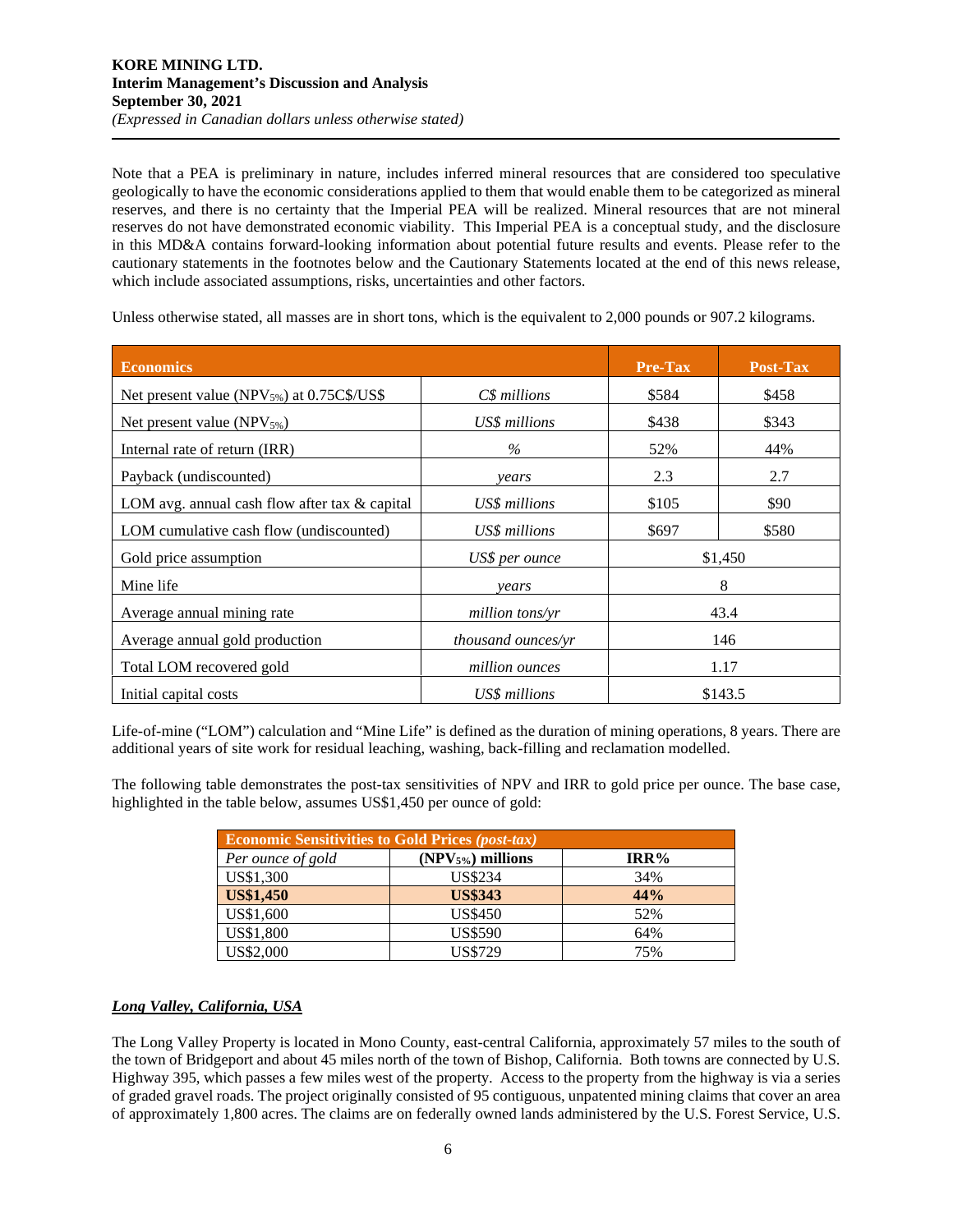Department of Agriculture. The surface rights in the area of the claims are owned by the U.S. government, with the area being subject to a surface grazing lease issued by the U.S. Forest Service.

In January and March 2020, KORE announced results from exploration programs at Long Valley that defined a new exploration strategy for both oxides and sulphides. The drill chip re-logging, geophysics, mapping and field sampling generated data-driven, high priority oxide gold drill targets and defined clear targets for drilling sulphide "feeder" structures.

In December 2020, the Company staked 14,104 acres of new claims, increasing the scale of the Long Valley project by 750% to 15,965 acres. The new district scale land package covers all deep-rooted fault structures of similar genesis to the Hilton Creek fault, the primary 'conduit' for current Long Valley epithermal gold/silver deposit and is highly prospective to host new epithermal gold deposit discoveries as well as step-out growth for the known Long Valley deposit.

## *Long Valley PEA Summary*

In August 2020, KORE commenced work on a Preliminary Economic Assessment for Long Valley ("LV PEA"). In September 2020, the Company announced the results of its LV PEA (see the September 15, 2020 news release); and published the full technical report in October 2020 (amended June 7, 2021) – see the Company's website for full information and disclaimers. The LV PEA, with an effective date of September 21, 2020 and filed on October 27, 2020, with an amended report filed on June 7, 2021, was prepared in accordance with National Instrument 43-101 ("NI 43-101") by Global Resource Engineering (Denver) ("GRE") - Terre Lane, RMSME MMSAQP, Todd Harvey, PhD, RMSME in conjunction with a resource estimate prepared by Mine Development Associates and ("MDA") authored by Neil Prenn, PE and recent site geological studies by Steven Weiss, PhD, CPD, also of MDA. The team was led by Marc Leduc, P.Eng. the COO of KORE Mining.

The LV PEA scopes an open pit mine with heap leach processing of oxide and transition materials. The Project benefits from nearby skilled labour, major highways and power infrastructure. Long Valley has oxide metallurgical testing which showed the oxide and transition materials are amenable to heap leaching and has the potential for high recoveries. The shallow nature of the deposit enables the LV PEA to be in full compliance with California's stringent reclamation requirements including backfilling of the open pit at closure.

Note that a PEA is preliminary in nature, includes inferred mineral resources that are considered too speculative geologically to have the economic considerations applied to them that would enable them to be categorized as mineral reserves, and there is no certainty that the LV PEA will be realized. Mineral resources that are not mineral reserves do not have demonstrated economic viability. This LV PEA is a conceptual study, and the disclosure in this MD&A contains forward-looking information about potential future results and events. Please refer to the cautionary statements in the footnotes below and the Cautionary Statements located at the end of this MD&A, which include associated assumptions, risks, uncertainties and other factors.

Unless otherwise stated, all masses are in short tons, which is the equivalent to 2,000 pounds or 907.2 kilograms.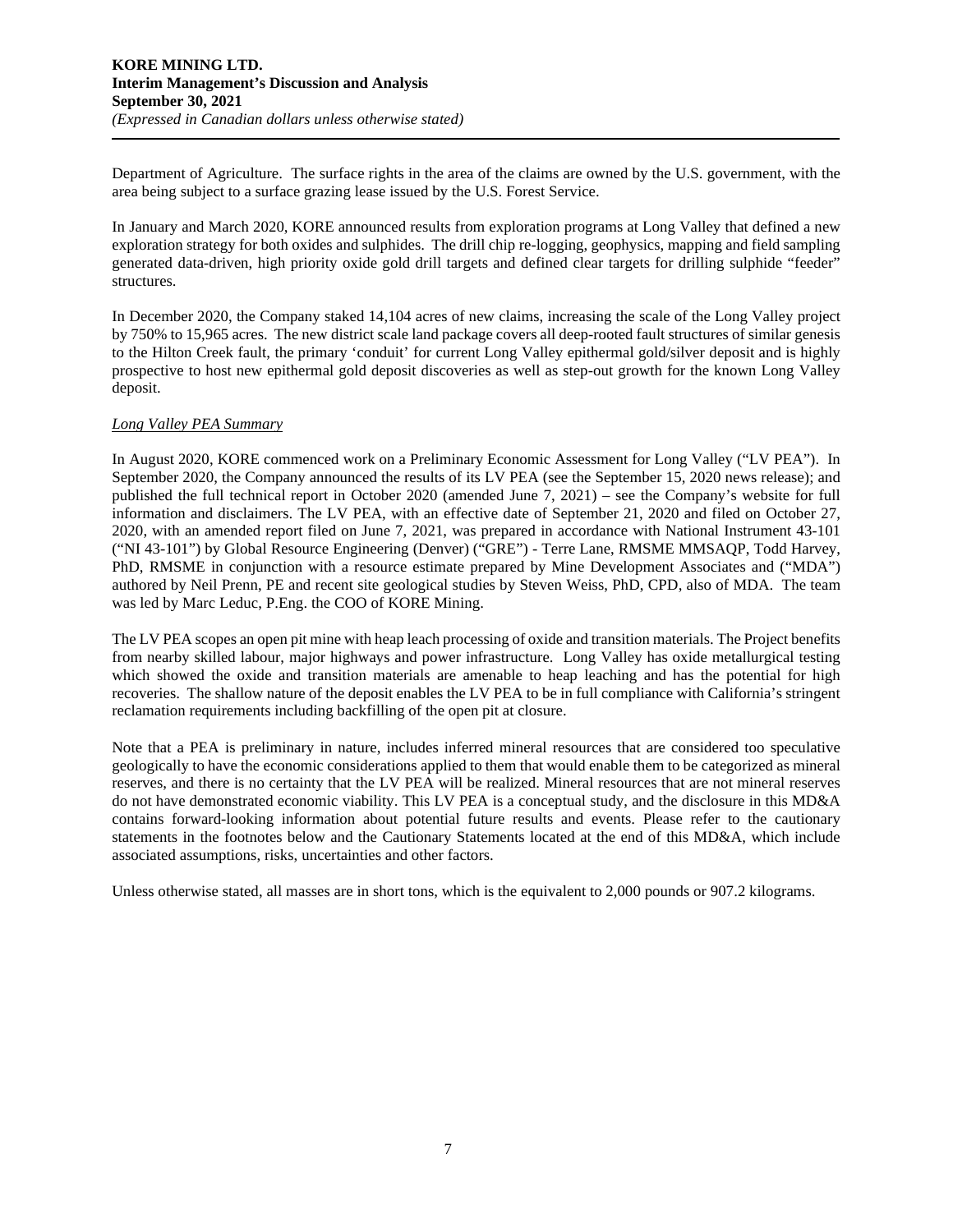# **KORE MINING LTD. Interim Management's Discussion and Analysis September 30, 2021**  *(Expressed in Canadian dollars unless otherwise stated)*

| <b>Economics</b>                                       |                    | <b>Pre-Tax</b> | Post-Tax |
|--------------------------------------------------------|--------------------|----------------|----------|
| Net present value (NPV <sub>5%</sub> ) at 0.75C\$/US\$ | $C\$ s millions    | \$463          | \$364    |
| Net present value $(NPV_{5\%})$                        | US\$ millions      | \$347          | \$273    |
| Internal rate of return (IRR)                          | $\%$               | 57%            | 48%      |
| Payback (undiscounted)                                 | years              | 1.6            | 1.8      |
| LOM avg. annual cash flow after tax $\&$ capital       | US\$ millions      | \$96           | \$83     |
| LOM cumulative cash flow (undiscounted)                | US\$ millions      | \$475          | \$385    |
| Gold price assumption                                  | US\$ per ounce     | \$1,600        |          |
| Mine life                                              | vears              |                |          |
| Average annual mining rate                             | million tons/yr    | 18.5           |          |
| Average annual gold production                         | thousand ounces/yr | 102            |          |
| Total LOM recovered gold                               | million ounces     | 717            |          |
| Initial capital costs                                  | US\$ millions      |                | \$161    |

Life-of-mine ("LOM") calculation and "Mine Life" is defined as the duration of mining operations, 7 years. There are additional years of site work for residual leaching, washing, back-filling and reclamation modelled.

The following table demonstrates the post-tax sensitivities of NPV and IRR to gold price per ounce. The base case, highlighted in the table below, assumes US\$1,600 per ounce of gold:

| <b>Economic Sensitivities to Gold Prices (post-tax)</b> |                               |         |  |  |  |  |  |  |
|---------------------------------------------------------|-------------------------------|---------|--|--|--|--|--|--|
| Per ounce of gold                                       | (NPV <sub>5%</sub> ) millions | $IRR\%$ |  |  |  |  |  |  |
| US\$1,200                                               | <b>US\$97</b>                 | 25%     |  |  |  |  |  |  |
| US\$1,400                                               | <b>US\$187</b>                | 38%     |  |  |  |  |  |  |
| <b>US\$1,600</b>                                        | <b>US\$273</b>                | 48%     |  |  |  |  |  |  |
| US\$1,800                                               | <b>US\$352</b>                | 58%     |  |  |  |  |  |  |
| US\$2,000                                               | <b>US\$438</b>                | 67%     |  |  |  |  |  |  |
| US\$2,200                                               | <b>US\$524</b>                | 76%     |  |  |  |  |  |  |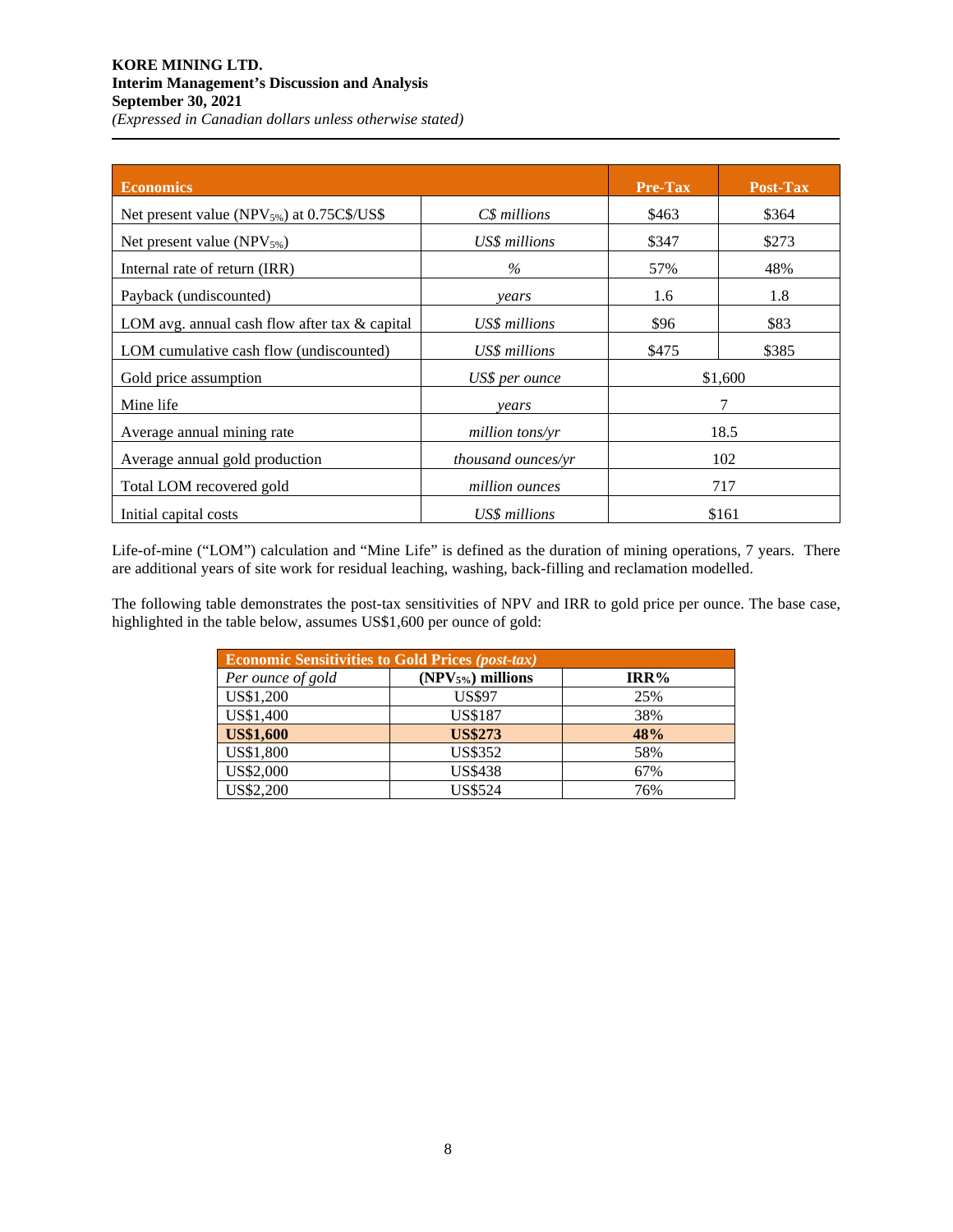## *NI 43-101 Resource Estimate Summary*

|                          | <b>Size</b><br>(tonnes) | Grade<br>(g/t) | Au<br>(oz) | Au Cut-off<br>(g/t) |
|--------------------------|-------------------------|----------------|------------|---------------------|
| Indicated                |                         |                |            |                     |
| Long Valley $1$          | 63,669,000              | 0.58           | 1,217,000  | $0.17 \& 0.21$      |
| Imperial $2$             | 45,703,000              | 0.59           | 877,000    | 0.1                 |
| <b>TOTAL M&amp;I</b>     | 109,372,000             | 0.59           | 2,094,000  |                     |
| Inferred                 |                         |                |            |                     |
| Long Valley <sup>3</sup> | 22,052,000              | 0.65           | 453,000    | $0.17 \& 0.21$      |
| Imperial <sup>4</sup>    | 90,876,000              | 0.46           | 1,336,000  | 0.1                 |
| <b>TOTAL INFERRED</b>    | 112,928,000             | 0.54           | 1,789,000  |                     |

<sup>&</sup>lt;sup>1</sup> "Preliminary Economic Assessment NI 43-101 – Technical Report Long Valley Project, Mono County, California", effective date September 21, 2020 and issued revised and amended June 7, 2021 by Terre Lane and Todd Harvey of Global Resource Engineering and Neil Prenn and Steven I. Weiss of Mine Development Associates. Oxide cut off 0.17 g/t; Transition & sulphide cut-off 0.21 g/t. See the technical report for more details – available a[t www.koremining.com o](http://www.koremining.com/)[r www.sedar.com.](http://www.sedar.com/)

<sup>&</sup>lt;sup>2</sup> "Preliminary Economic Assessment – Technical Report Imperial Gold Project, California, USA" dated April 6, 2020 and revised and amended June 10, 2021 by Terre Lane, RMSME and Dr. Todd Harvey, RMSME of GRE and, Glen Cole - P.Geo. of SRK Consulting (Canada) Inc. See the technical report for more details – available a[t www.koremining.com o](http://www.koremining.com/)r [www.sedar.com.](http://www.sedar.com/)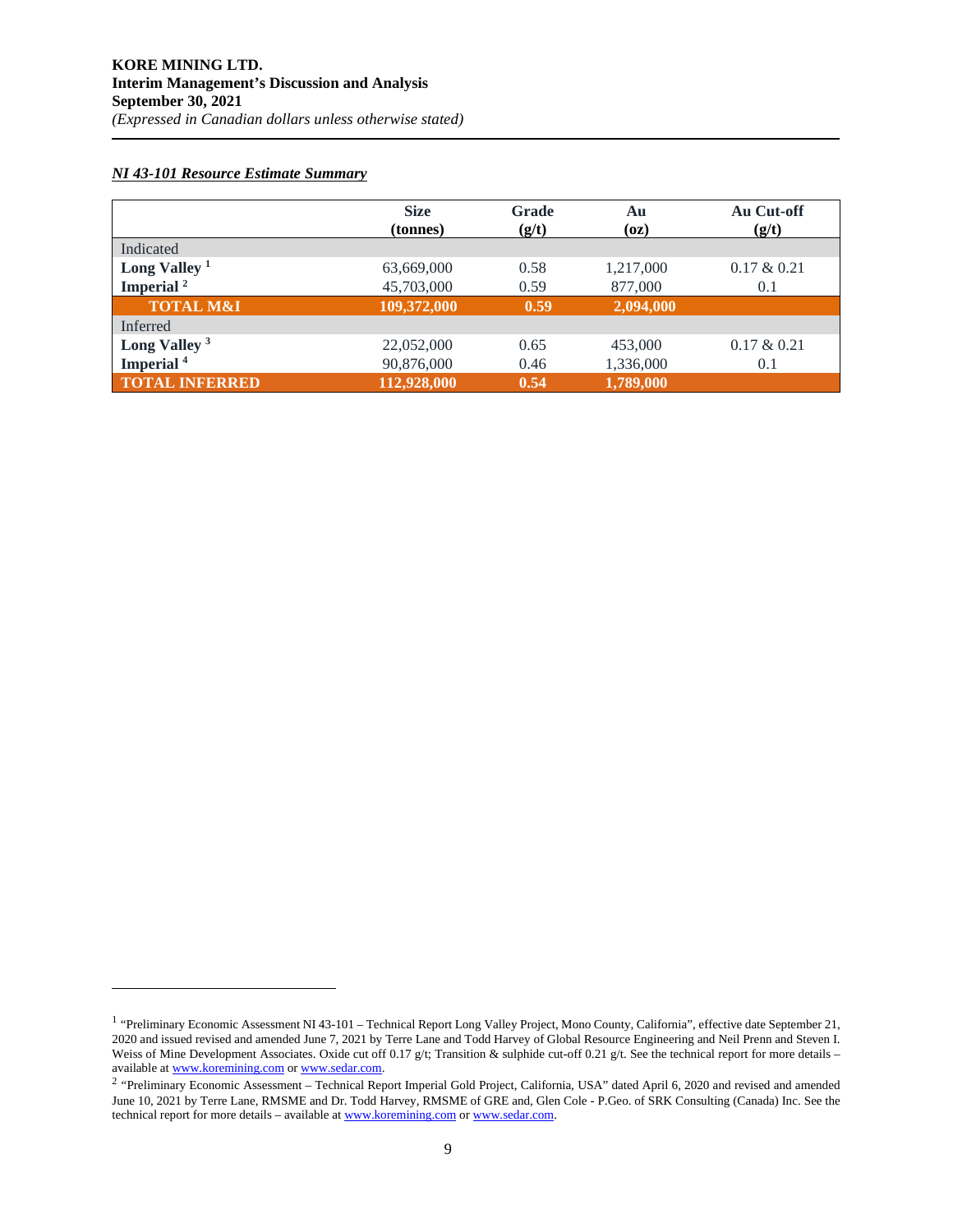## **Exploration & Evaluation Expenses**

Following is a summary of accumulated acquisition costs and year-to-date exploration and evaluation expenses by project for the nine months ended September 30, 2021:

| <b>Long Valley</b> |                                                | Imperial |                                                                         | Other     |                      |
|--------------------|------------------------------------------------|----------|-------------------------------------------------------------------------|-----------|----------------------|
| S                  |                                                | S        |                                                                         |           |                      |
| <b>Long Valley</b> |                                                | Imperial |                                                                         | Other     |                      |
| S                  | 1,132<br>46,770<br>137,178<br>259,029<br>8,709 | S        | 192,118<br>138,563<br>266,819<br>70,928<br>662,129<br>231,404<br>73,450 |           |                      |
|                    |                                                |          |                                                                         |           | (11,978)<br>(11,978) |
|                    |                                                | 717,176  | 492,646<br>264,358                                                      | 2,279,455 | $1,268,472$ \$       |

# **Results of Operations**

During the nine months ended September 30, 2021, the Company's net income was \$1,929,883 respectively (Net loss for September 30, 2020 - \$5,547,949), which is an increase of \$7,477,832 over the comparative period in 2020. The main contributor to the increase is the gain on distribution of Karus Gold of \$9,355,106 for the nine months ended September 30, 2021. Operating expenses for the nine months ended September 30, 2021 were \$7,356,300 compared to \$5,815,582 for the nine months ended September 30, 2020, an increase of \$1,540,718, primarily attributable to an increase in marketing of \$196,339 (increased outreach compared to Q3 2021), an increase in share-based payments of \$549,884 (correlates with vesting of compensatory equity instruments), and an increase in management fees of \$590,615 as a result of having additional support in 2021. In addition, the Company received \$407,242 of recoveries during the nine months ended September 30, 2021 from Karus Gold which decreased professional fees, general and administration, and management fees, wages and corporate advisory fees.

During the three months ended September 30, 2021, the Company's net loss was \$2,792,585 (Net loss for September 30, 2020 - \$2,849,476), which is a decrease of \$56,891 over the comparative period in 2020. Operating expenses for the three months ended September 30, 2021 were \$2,777,457 compared to \$3,094,586 for the three months ended September 30, 2020, a decrease of \$317,129, primarily attributable to a decrease in exploration and evaluation expenses of \$791,104 (due to decreased activity at Imperial & Long Valley), which is offset by an increase in management fees of \$231,078 as a result of having additional support in 2021, and an increase in share-based payments of \$183,323 (correlates with vesting of compensatory equity instruments).

# **Summary of Quarterly Results**

The following table shows selected quarterly financial information for each of the last eight quarters:

|                                              | 30-Sep-21   | $30$ -Jun-21 | 31-Mar-21   | 31-Dec-20   |             |             | $-30$ -Sep-20 $-30$ -Jun-20 $-31$ -Mar-20 $-31$ -Dec-19 |             |
|----------------------------------------------|-------------|--------------|-------------|-------------|-------------|-------------|---------------------------------------------------------|-------------|
| Net income (loss)                            | (2.792.585) | (2.215.605)  | \$6,938,073 | (3.647.534) | (2,849,476) | (1.288.253) | (1.410.220)                                             | (1,105,631) |
| Basic & diluted earnings (loss)<br>per share | (0.02)      | (0.02)       | \$0.07      | (0.04)      | (0.03)      | (0.01)      | (0.02)                                                  | (0.01)      |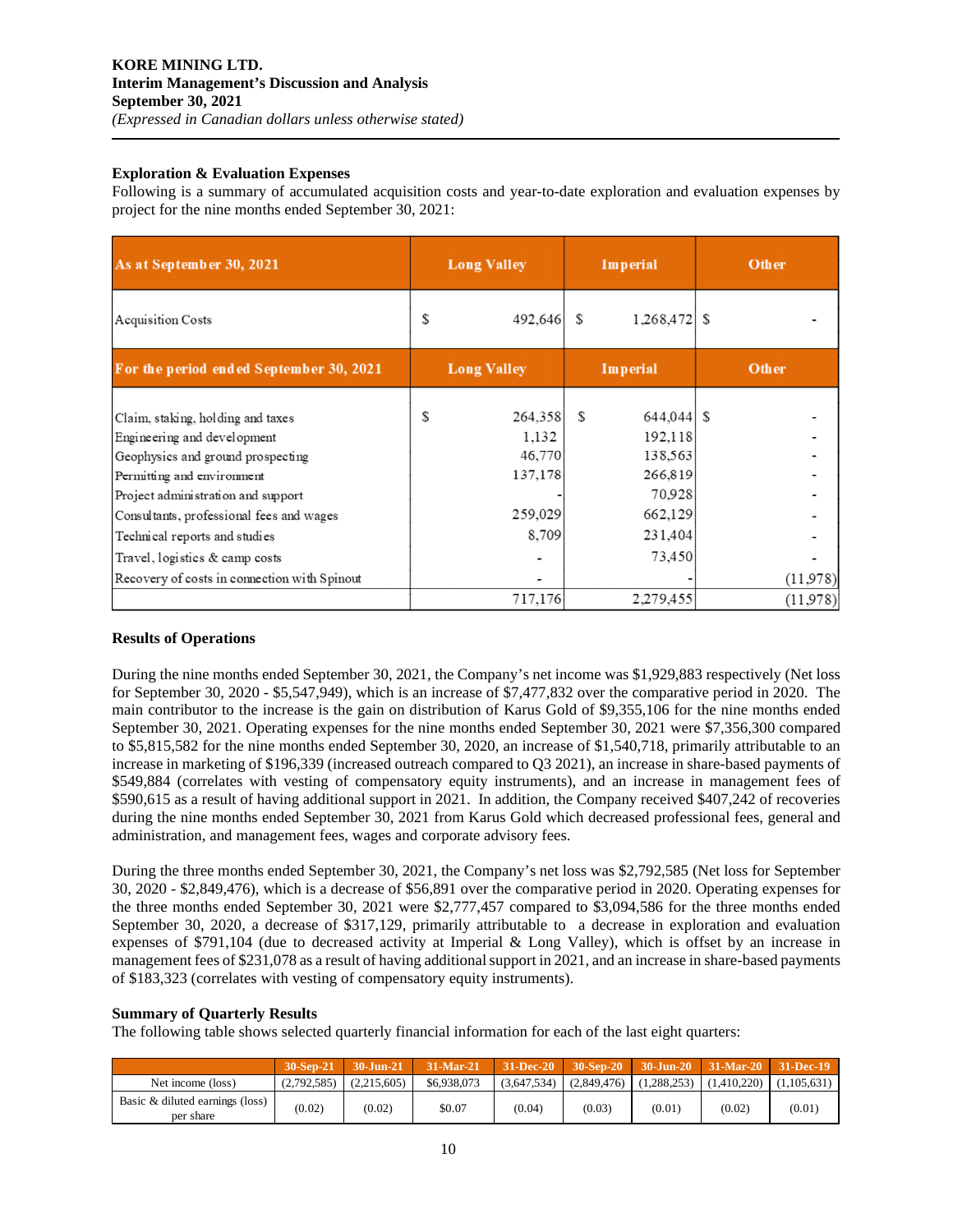## **Liquidity, Capital Resources and Going Concern**

The consolidated financial statements have been prepared on a going concern basis which assumes that the Company will be able to realize its assets and discharge its liabilities in the normal course of business for the foreseeable future.

The continuing operations of the Company are dependent upon the Company's ability to arrange adequate financing in the near term. However, there can be no assurance that the Company will be able to obtain adequate financing in the future or that the terms of such financing will be favourable. If adequate financing is not available when required, the Company may be required to delay, scale back or eliminate various programs and may be unable to continue operations. The Company will seek such additional financing through debt or equity offerings, but there can be no assurance that such financing will be available on terms acceptable to the Company or at all.

As at September 30, 2021, the Company had a cash balance of \$4,901,808 and working capital of \$4,194,720 with current liabilities of \$954,679. The Company has incurred losses since inception and does not generate any cash inflows from operations. For the nine months ended September 30, 2021, cash used in operating activities totaled \$6,960,358.

The Company's ability to continue to meet its obligations and carry out its planned exploration activities for at least the next twelve months is uncertain and dependent upon the continued financial support of its shareholders and on securing additional financing. There is, however, no assurance that any such initiatives will be sufficient and, as a result, there is significant doubt regarding the going concern assumption and, accordingly, the ultimate appropriateness of the use of accounting principles applicable to a going concern. The Company's consolidated financial statements do not reflect the adjustments to the carrying values of assets and liabilities and the reported expenses and balance sheet classifications that would be necessary if the Company were unable to realize its assets and settle its liabilities as a going concern in the normal course of operations for at least 12 months following the year end. These adjustments could be material.

# *Cash Used In Operating Activities*

Net cash used in operating activities during the nine months ended September 30, 2021 was \$6,960,358 (2020 - \$5,098,040). Cash used in operating activities primarily related to operations during the period, including exploration and evaluation expenses, professional fees, management fees and marketing costs, as well as the settlement of outstanding liabilities.

# *Cash Provided by Financing Activities*

Net cash provided by financing activities during the nine months ended September 30, 2021 was \$7,351,907 (2020 - \$11,974,619), primarily attributable to the bought deal financing.

With respect to the June 2021 prospectus-based financing, the table below compares the pro-forma sources and uses of funds with the actual sources and uses of funds. All amounts are in Canadian dollars.

| <b>Source of funds</b>            | Pro forma       |    | <b>Actual</b> |                                       |
|-----------------------------------|-----------------|----|---------------|---------------------------------------|
| Gross proceeds                    | \$<br>8,000,900 | \$ | 8,028,098     |                                       |
| Agent commissions                 | (480,054)       |    | (446,956)     |                                       |
| Other costs                       | (300,000)       |    | (230, 410)    |                                       |
|                                   | \$<br>7,220,846 | \$ | 7,350,732     |                                       |
| <b>Uses of funds</b>              | Pro forma       |    | <b>Actual</b> | <b>Explanation</b>                    |
|                                   |                 |    |               |                                       |
| Imperial exploration              | \$<br>1,500,000 | \$ |               | 499,000 In progress                   |
| Imperial mine permitting          | 1,500,000       |    |               | 425,000 In progress                   |
| Long Valley exploration           | 1,250,000       |    |               | 133,000 Drill permit in progress      |
| Other property costs              | 750,000         |    |               | 724,000 Partial payment of claim fees |
| General & Admin - working capital | 2,200,000       |    | <b>NA</b>     |                                       |
|                                   | \$<br>7.200.000 | \$ | 1,781,000     |                                       |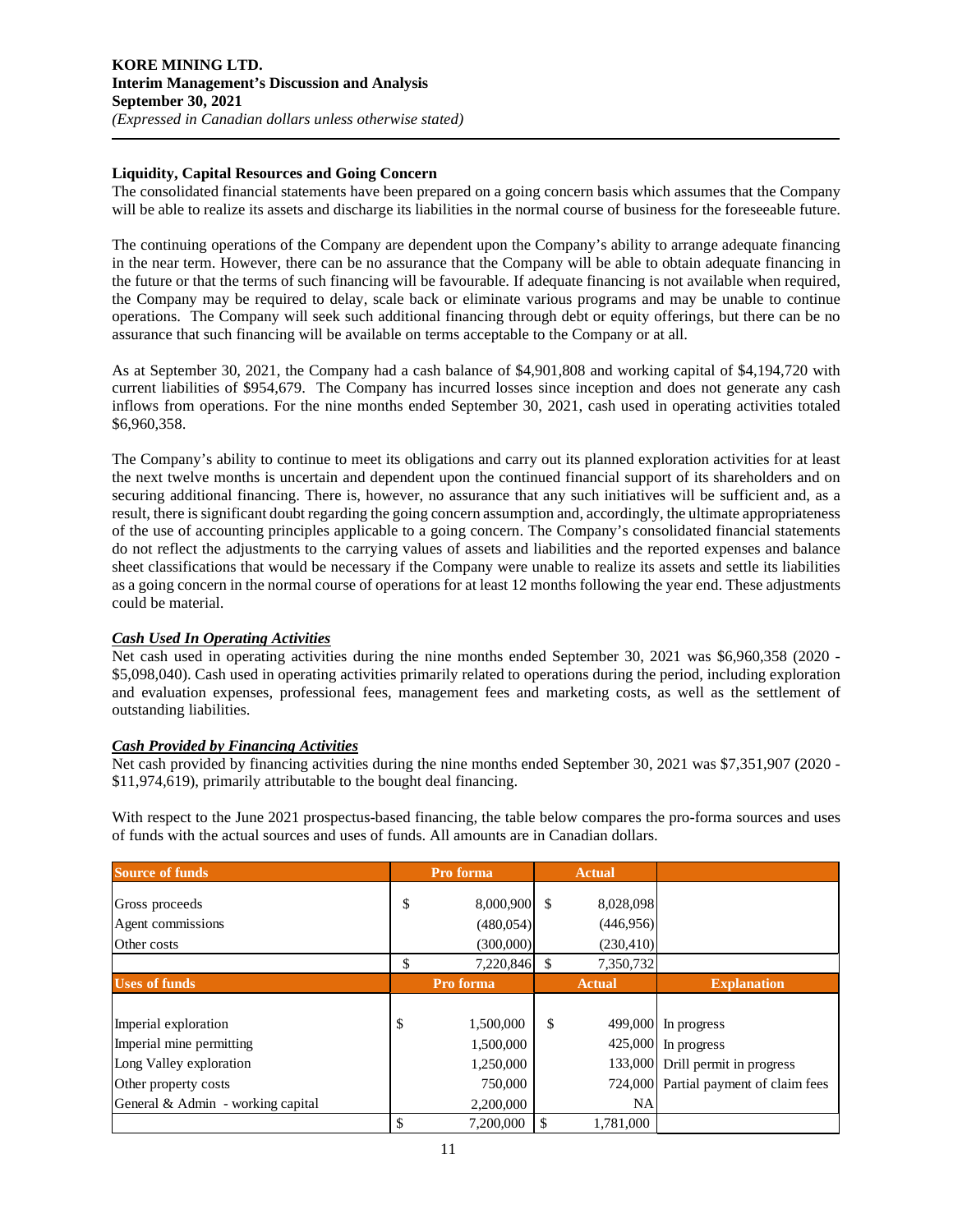## **Outstanding Share Data**

The Company's authorized share capital consists of an unlimited number of common shares without par value. At September 30, 2021, there were 114,646,912 shares issued and outstanding.

As of the date of this MD&A, the following shares, warrants and options were outstanding:

|                                           | Number of<br><b>Shares/Options/Warrants</b> | <b>Exercise</b><br><b>Price</b> | <b>Expiry Date</b> |
|-------------------------------------------|---------------------------------------------|---------------------------------|--------------------|
| <b>Issued and Outstanding Shares</b>      | 114,646,912                                 |                                 |                    |
| Warrants                                  | 3,000,000                                   | \$1.50                          | 22-Jul-22          |
| Warrants                                  | 500,000                                     | \$1.50                          | 27-Jul-22          |
| Warrants                                  | 4,550,975                                   | \$1.35                          | 18-Jun-23          |
| Warrants                                  | 468,751                                     | \$0.95                          | 18-Jun-23          |
| <b>Stock Options</b>                      | 1,250,000                                   | \$0.50                          | 01-Nov-23          |
| <b>Stock Options</b>                      | 2,166,668                                   | \$0.14                          | $12$ -Jan-24       |
| <b>Stock Options</b>                      | 150,000                                     | \$0.25                          | 09-May-24          |
| <b>Stock Options</b>                      | 2,600,000                                   | \$0.27                          | 03-Jul-24          |
| <b>Stock Options</b>                      | 375,000                                     | \$0.62                          | 29-Jul-24          |
| <b>Stock Options</b>                      | 500,000                                     | \$0.29                          | 18-Oct-24          |
| <b>Stock Options</b>                      | 850,000                                     | \$0.44                          | 27-Apr-25          |
| <b>Stock Options</b>                      | 400,000                                     | \$1.50                          | 03-Sep-25          |
| <b>Stock Options</b>                      | 200,000                                     | \$1.34                          | 30-Nov-25          |
| <b>Stock Options</b>                      | 250,000                                     | \$1.00                          | 17-Feb-26          |
| <b>Stock Options</b>                      | 1,700,000                                   | \$0.62                          | $29$ -Jul- $26$    |
| <b>Stock Options</b>                      | 250,000                                     | \$0.475                         | $16-Nov-26$        |
| <b>Restricted Stock Units</b>             | 248,000                                     | <b>NA</b>                       | NA                 |
| <b>Fully Diluted at November 17, 2021</b> | 134,106,306                                 |                                 |                    |

## **Financial Instruments and Risk Management**

#### **Financial Risk Management**

The Company may be exposed to risks of varying degrees of significance which could affect its ability to achieve its strategic objectives. The main objectives of the Company's risk management processes are to ensure that risks are properly identified and that the capital base is adequate in relation to those risks. The principal risks to which the Company is exposed are described below.

**a.** Credit risk

Credit risk is the risk of potential loss to the Company if a counterparty to a financial instrument fails to meet its contractual obligations. The Company's credit risk is primarily attributable to its cash.

The Company has assessed its exposure to credit risk on its cash and has determined that such risk is minimal. The majority of the Company's cash is held with reputable financial institutions in Canada.

**b.** Liquidity risk

Liquidity risk is the risk that the Company is not able to meet its financial obligations as they fall due. As at September 30, 2021, the Company had working capital of \$4,194,720 and it does not have any long term monetary liabilities. The Company will seek additional financing through debt or equity offerings, but there can be no assurance that such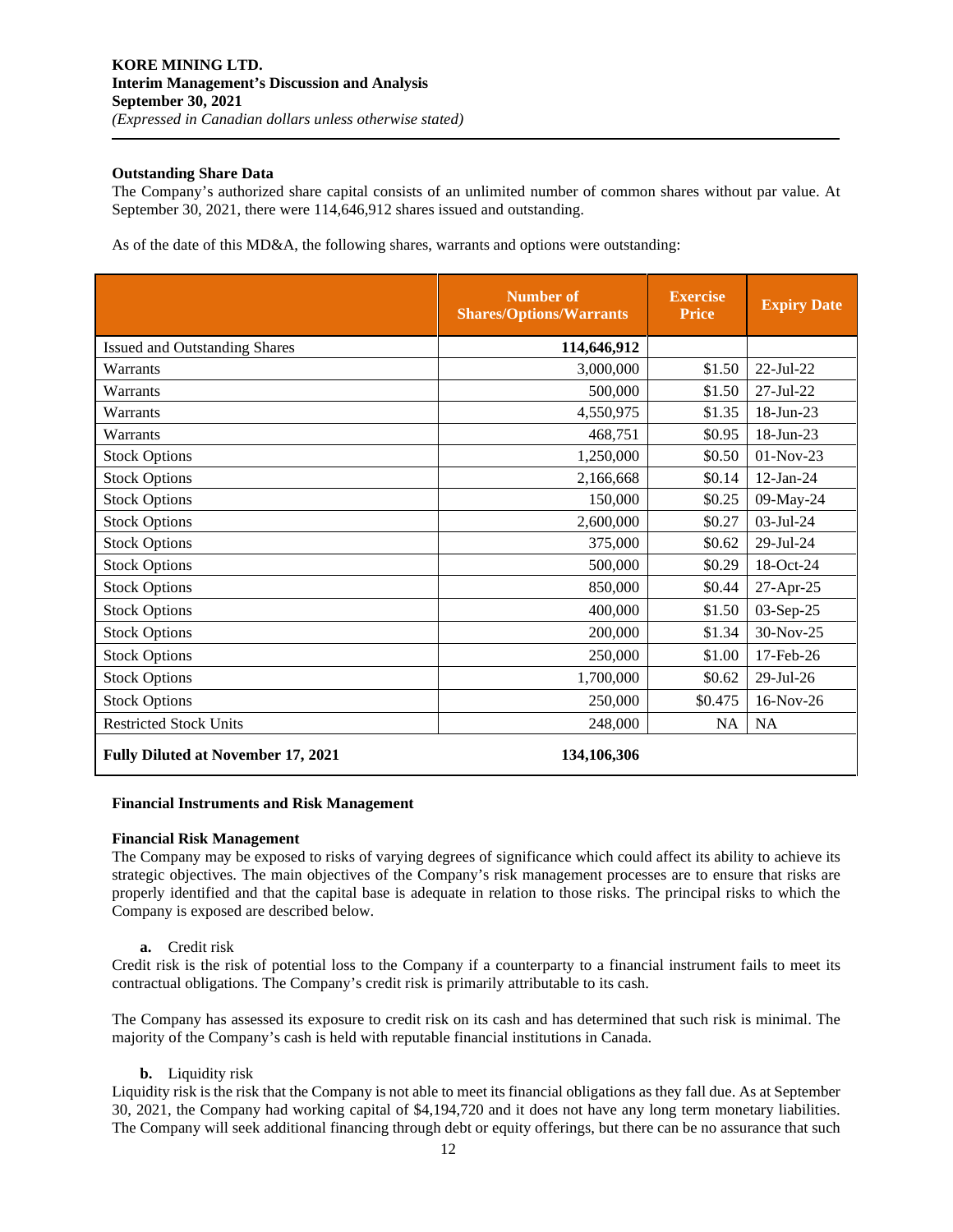financing will be available on terms acceptable to the Company or at all. The Company's approach to managing liquidity risk is to endeavor to ensure that it will have sufficient liquidity to meet liabilities when they fall due. As at September 30, 2021, the Company had cash of \$4,901,808 to settle current liabilities of \$954,679. The Company's financial liabilities have contractual maturities of 30 days or are due on demand and are subject to normal trade terms. See *Liquidity, Capital Resources and Going Concern"* for more information.

#### **c.** Interest rate risk

Interest rate risk is the risk arising from the effect of changes in prevailing interest rates on the Company's financial instruments. The Company holds its cash and cash equivalents on which it earns variable rates of interest, and may therefore be subject to a certain amount of risk, though this risk is immaterial.

# **d.** Foreign currency risk

Foreign currency risk is the risk that the fair value of, or future cash flows from, the Company's financial instruments will fluctuate because of changes in foreign exchange rates. The Company maintains its cash reserves in Canadian and United States dollars. The portion of the Company's funds held in US dollars are subject to fluctuations in foreign exchange rates.

At September 30, 2021, the Company has certain monetary items denominated in United States dollars. Based on these net exposures, a 10% appreciation or depreciation of the Canadian dollar against the United States dollar would result in an increase or decrease of \$40,945 in the Company's net loss.

# **Fair Values**

The carrying values of cash, deposits and other receivables and trade and other accounts payable approximate fair values due to their short-term to maturity nature.

# **Related Party Transactions and Balances**

As at September 30, 2021, there was \$67,322 included in receivables as due from Karus Gold for reimbursement of general and administrative costs for the period from January 25 to September 30, 2021.

Amounts owing to related parties are unsecured, non-interest bearing and due on demand. As at September 30, 2021, \$54,729 (2020 - \$44,275) is due to related parties.

# **Key Management Compensation**

Key management are those personnel having the authority and responsibility for planning, directing and controlling the Company and include the Chairman, President & Chief Executive Officer, Chief Financial Officer, Chief Operating Officer and Directors. For the nine months ended September 30, 2021, total key management compensation was \$1,284,347 (2020 - \$778,288), which includes management fees and salaries of \$940,306 (2020 - \$552,377), and share-based compensation of \$344,041 (2020 - \$225,911).

# **Significant Judgments, Estimates and Assumptions**

The preparation of the Company's consolidated financial statements in conformity with IFRS requires management to make judgments, estimates and assumptions that affect the reported amounts of assets and liabilities and disclosures of contingent assets and liabilities at the date of the consolidated financial statements and the reported amounts of income and expenses during the reporting period. Estimates and assumptions are continually evaluated and are based on management's experience and other factors, including expectations of future events that are believed to be reasonable under the circumstances. Actual results could differ from these estimates.

# *Critical Judgments*

The preparation of these consolidated financial statements requires the Company to make judgments regarding the going concern of the Company as discussed in Note 2 of the financial statements for the nine months ended September 30, 2021.

The Company is also required to make significant judgments on the ongoing feasibility of exploration and evaluation assets, and whether there are indicators that the right to explore the specific area has expired or will be allowed to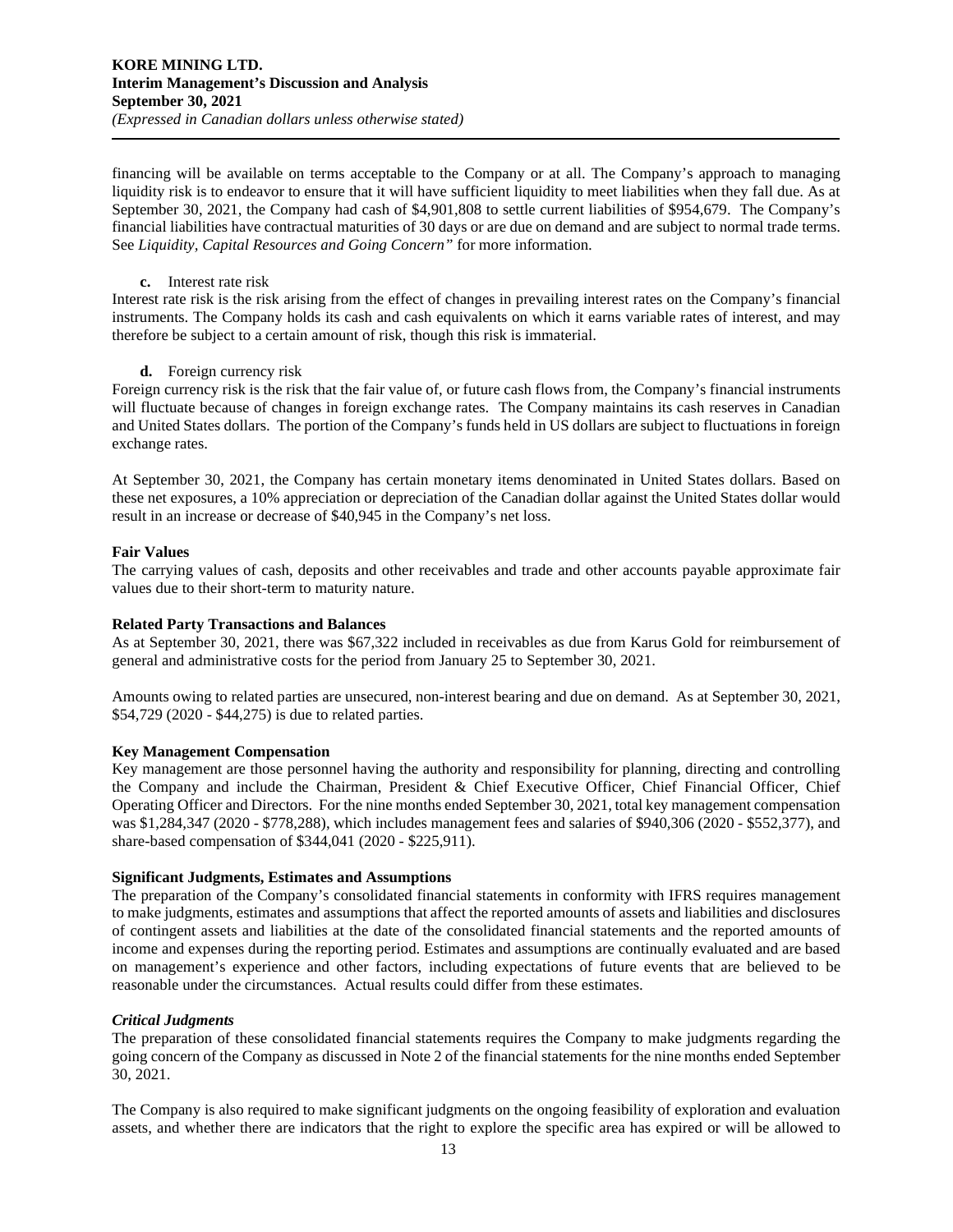expire, that further exploration and evaluation plans have changed, or whether development of a specific area is unlikely to recover existing exploration and evaluation costs. If any of these indicators are present, management would need to assess whether the exploration and evaluation property is impaired.

## *Significant Estimates*

The determination of the Company's tax expense for the period and deferred tax assets and liabilities involves significant estimation and judgement by management. In determining these amounts, management interprets tax legislation in Canada and the US and makes estimates of the expected timing of the reversal of deferred tax assets and liabilities, the deferral and deductibility of certain items and the interpretation of the treatment for tax purposes for exploration and development activities. The Company is subject to assessment by Canadian and US tax authorities, which may interpret legislation differently which may affect the final amount or timing of the payment of taxes. The Company provides for such differences where known based on management's best estimate of the probable outcome of these matters.

The Company was required to make an estimation of the value of the shares of Karus Gold distributed to shareholders of the Company (Note 4 of the financial statements for the nine months ended September 30, 2021). Karus Gold is not publicly listed and had no observable market price to derive a fair value. Management relied on a number of factors, including a third party valuation report, similar projects and recent transactions, comparable land packages and valuation of publicly traded entities, historical exploration work and expenditures made on the project, as well as external market conditions, including current and future commodity price expectations.

## **Recent Accounting Standards**

There are no recent accounting pronouncements or standards expected to have a material impact on the Company.

## **Cautionary Note Regarding Forward Looking Statements**

Forward-looking statements look into the future and provide an opinion as to the effect of certain events and trends on the business. Certain statements contained in this MD&A constitute forward-looking statements. The use of any words such as "anticipate", "continue", "estimate", "expect", "may", "will", "project", "should", "believe" and similar expressions or their negatives or other comparable words are intended to identify forward-looking statements. These forward-looking statements are based on current expectations and various estimates, factors and assumptions and involve known and unknown risks, uncertainties and other factors. Examples of where the Company uses forward looking statements include when discussing the outlook, plans and timing for the Company's exploration plans, operational plans and future expenditure expectations.

It is important to note that:

- Unless otherwise indicated, forward-looking statements in this MD&A describe the Company's expectations as of the date of this MD&A.
- Readers are cautioned not to place undue reliance on these statements as the Company's actual results, performance or achievements may differ materially from any future results, performance or achievements expressed or implied by such forward-looking statements if known or unknown risks, uncertainties or other factors affect the Company's business, or if the Company's estimates or assumptions prove inaccurate. Therefore, the Company cannot provide any assurance that forward-looking statements will materialize.
- The Company assumes no obligation to update or revise any forward-looking statement, whether as a result of new information, future events or any other reason except as required by law.

For a description of material factors that could cause the Company's actual results to differ materially from the forward-looking statements in this MD&A, please see "Risk Factors".

#### **Cautionary Note to U.S. Investors Regarding Mineral Resource Estimates**

Information regarding mineral resource estimates has been prepared in accordance with the requirements of Canadian securities laws, which differ from the requirements of the United States Securities and Exchange Commission ("SEC") Industry Guide 7. In October 2018, the SEC approved final rules requiring comprehensive and detailed disclosure requirements for issuers with material mining operations. The provisions in Industry Guide 7 and Item 102 of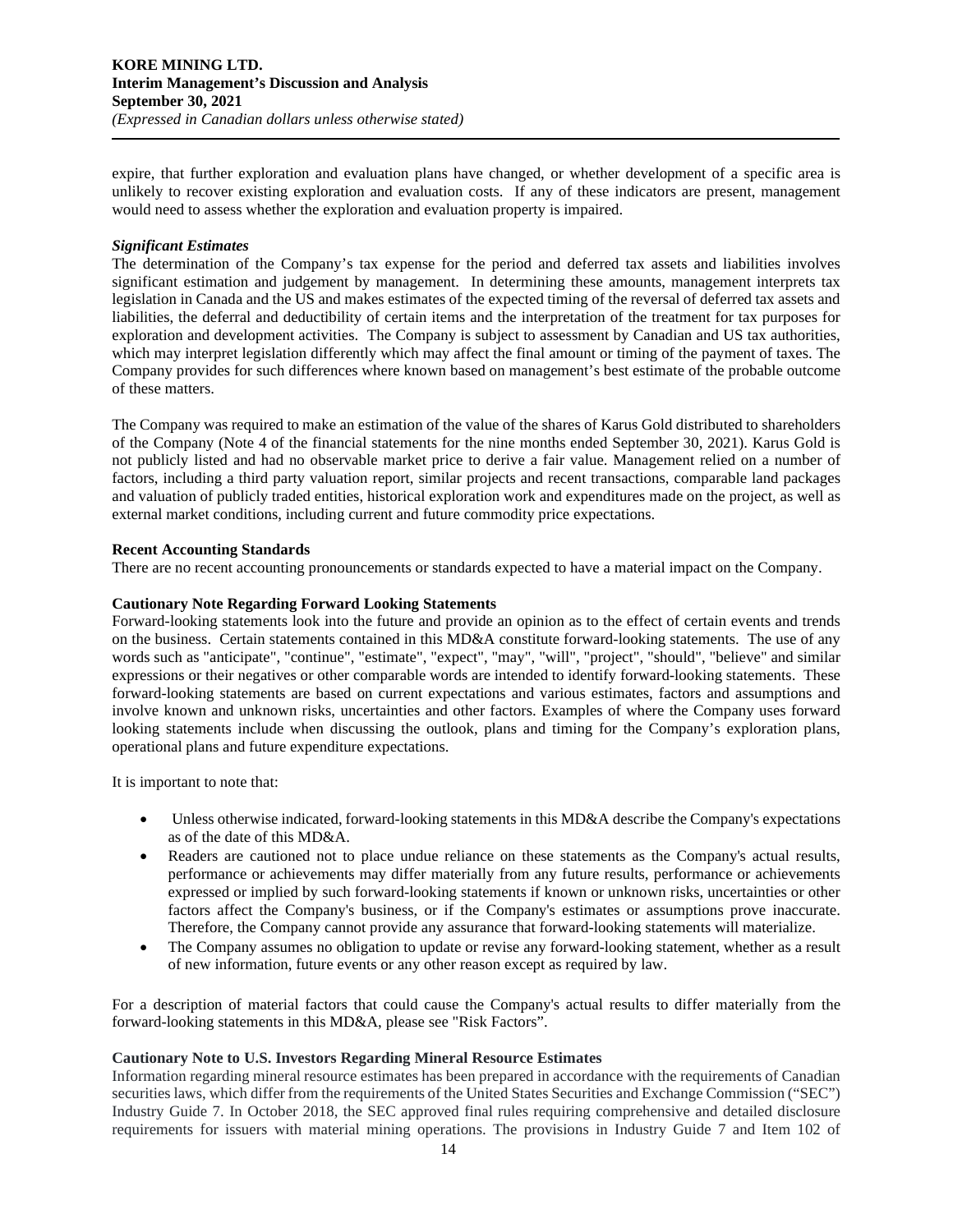Regulation S-K, have been replaced with a new subpart 1300 of Regulation S-K under the United States Securities Act and became mandatory for SEC registrants after January 1, 2021. The changes adopted are intended to align the SEC's disclosure requirements more closely with global standards as embodied by the Committee for Mineral Reserves International Reporting Standards (CRIRSCO), including Canada's NI 43-101 and CIM Definition Standards. Under the new SEC rules, SEC registrants will be permitted to disclose "mineral resources" even though they reflect a lower level of certainty than mineral reserves. Additionally, under the New Rules, mineral resources must be classified as "measured", "indicated", or "inferred", terms which are defined in and required to be disclosed by NI 43-101 for Canadian issuers and are not recognized under SEC Industry Guide 7. An "Inferred Mineral Resource" has a lower level of confidence than that applying to an "Indicated Mineral Resource" and must not be converted to a Mineral Reserve. It is reasonably expected that the majority of "Inferred Mineral Resources" could be upgraded to "Indicated Mineral Resources" with continued exploration. Accordingly, the mineral resource estimates and related information may not be comparable to similar information made public by United States companies subject to the reporting and disclosure requirements under the United States federal laws and the rules and regulations thereunder, including SEC Industry Guide 7. U.S. investors are cautioned not to assume that any part of an inferred mineral resource exists or is economically or legally mineable.

## **Risk Factors**

See the risk factors disclosed in the Company's Annual Information Form for the year ended December 31, 2020 and filed on April 29, 2021for a detailed discussion of the Company's risk factors, as well as the risks noted below:

# The Company's Current and Future Operations are Subject to Environmental, Social and Governance Risks

There are evolving expectations related to environmental protection, human rights and indigenous rights and an increasing level of public concern relating to the perceived effect of mining activities on communities, including certain environmental and social aspects such as water consumption and water quality, land use, noise and vibration, dust and air quality, mine closure, and employment and economic development opportunities. Increased global awareness for the impacts of climate change has contributed to this growing public concern. Further, sustained periods of stress on local economies may increase scrutiny of and pressure on mining operations over the long term. While the Company is dedicated to establishing mutually rewarding relationships with all of its stakeholders, there can be no assurance regarding the nature of the relationship with such stakeholders or that required key approvals, permits or licenses will be obtained when and as necessary.

Opposition to mining activities by communities or indigenous groups may ultimately affect permitting or approval processes, current and future exploration, or further development or new development of projects, as well as the Company's reputation. Such opposition may be directed through legal or administrative proceedings or expressed in manifestations such as protests, roadblocks or other forms of public expression against our activities and may have a negative impact on the Company's reputation and ability to execute planned exploration and development.

Opposition by any of the aforementioned groups to the Company's operations, partners, regulators or the industry generally may require modification, or preclude the exploration or development, of the Company's projects or may require it to enter into agreements with such groups or local governments with respect to the Company's projects, in some cases, causing increased cost and considerable delays to the advancement of its projects. While the Company is committed to operating in a socially responsible manner, there can be no assurance that its efforts, in this respect, will mitigate this potential risk.

#### The Company's Quiet Title Action May Not Be Successful

The Company has engaged an independent law firm to manage its quiet title action with respect to a 1.5% royalty interest held by a now-dissolved entity with respect to the Imperial Project in Imperial County, California. Pursuant to a title review performed by a separate independent law firm, there was no recorded conveyance or assignment of the 1.5% royalty interest held by a now-dissolved entity prior to the dissolution of such royalty holder, pursuant to which the Company also holds a right of first refusal for any conveyance or transfer. Accordingly, the Company has treated this royalty as if it no longer exists and will investigate actions to formally discharge this royalty. The results of such legal proceedings cannot be predicted with certainty and the outcome of such legal proceedings may not result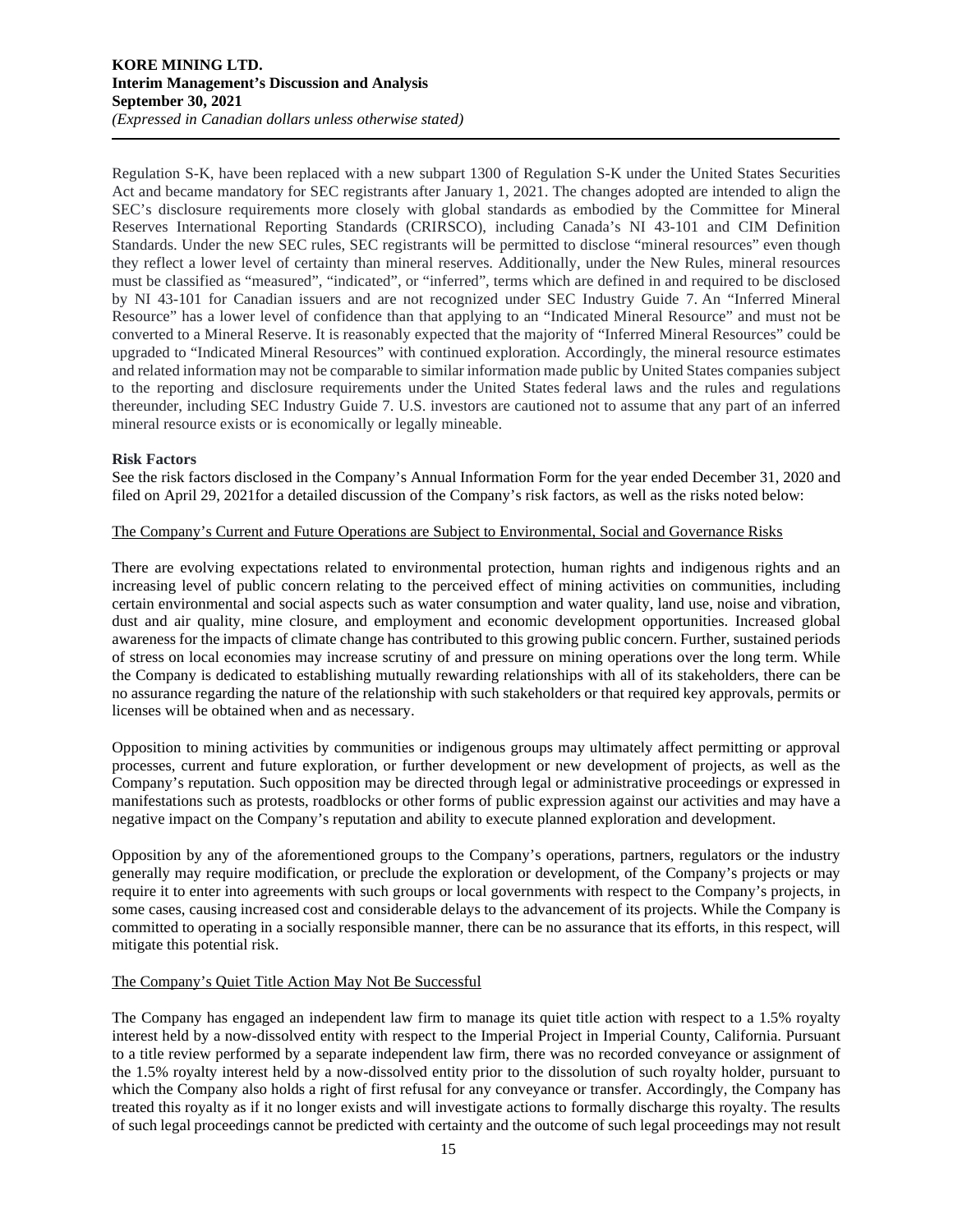favorably for the Company and may affect the overall profit and revenue stream of the Imperial Project if the royalty is not discharged. Additionally, any determination adverse to the Company's interests may also result in the Company being liable to the counterparty for legal and other fees. The process may also result in taking away certain time and effort from the Company's management and will include the payment of certain legal fees.

#### Mineral Validity Examination of the Mill Site Claims at Imperial

As part of the current exploration permitting activity being performed at Imperial, the BLM performed a Mineral Validity Examination on the Mill Site claims at Imperial. In 2002 a Mineral Validity Examination was performed on the claims at Imperial which confirmed that both the Lode Claims (claims that contain the mineralization) and Mill Site Claims (claims where project infrastructure and processing facilities will be located) were valid. The BLM conducted a Mineral Validity Examination on 11 of the Mill Site claims where the Company has proposed drilling geotechnical and hydrogeological borings and the BLM has changed their view on the 11 Mill Site Claims validity since the 2002 Mineral Validity Examination. The loss of any future administrative review processes or other challenges that the Company intends to pursue may result in the Company having to relocate certain future facilities to areas that are not within the Indian Pass Mineral Withdrawal which may require capital expenditures and may result in delay or restricted production or result in potential challenges with respect to certain of the Lode Claims, including the possibility that the BLM may require and/or conduct further Mineral Validity Examinations with respect to the Imperial Project.

#### KORE is subject to significant governmental regulations and related costs and delays may negatively affect business.

Mining activities are subject to extensive federal, state and local regulations governing environmental protection, natural resources, prospecting, development, production, post-closure reclamation, taxes, labor standards and occupational health and safety laws and regulations, and other matters. The costs associated with compliance with such laws and regulations are substantial. Possible future laws and regulations, or more restrictive interpretations of current laws and regulations by governmental authorities, could cause additional expense, capital expenditures, restrictions on or suspensions of operations and delays in the development of new properties.

Various governmental permits are required to conduct exploration, development, construction and mining activities. Obtaining the necessary governmental permits is often a complex and time-consuming process involving numerous United States federal, state, and local agencies. The duration and success of each permitting effort is contingent upon many variables not within the Company's control. In the context of obtaining permits or approvals, the Company must comply with known standards, existing laws, and regulations that may entail greater or lesser costs and delays depending on the nature of the activity to be permitted and the interpretation of the laws and regulations implemented by the permitting authority. The failure to obtain certain permits or adoption of more stringent permitting requirements could have a material adverse effect on business, operations, and properties and the Company may be unable to proceed with current or future exploration and development programs.

Federal legislation and implementing regulations adopted and administered by the BLM and other federal agencies have a direct bearing on exploration, development and mining operations in the United States. Due to the uncertainties inherent in the permitting process, the Company cannot be certain that it will be able to obtain required approvals for current or future proposed activities in a timely manner, or that the Company's current or future proposed activities will be allowed at all.

Failure to comply with applicable laws, regulations and permitting requirements may result in enforcement actions, including orders issued by regulatory or judicial authorities causing operations to cease or be curtailed, which may require corrective measures including capital expenditures, installation of additional equipment or remedial actions. Parties engaged in mining operations or in the exploration or development of mineral properties may be required to compensate those suffering loss or damage by reason of the mining activities and may be subject to civil or criminal fines or penalties imposed for violations of applicable laws or regulations. Any such penalties, fines, sanctions or shutdowns could have a material adverse effect on business and results of operations.